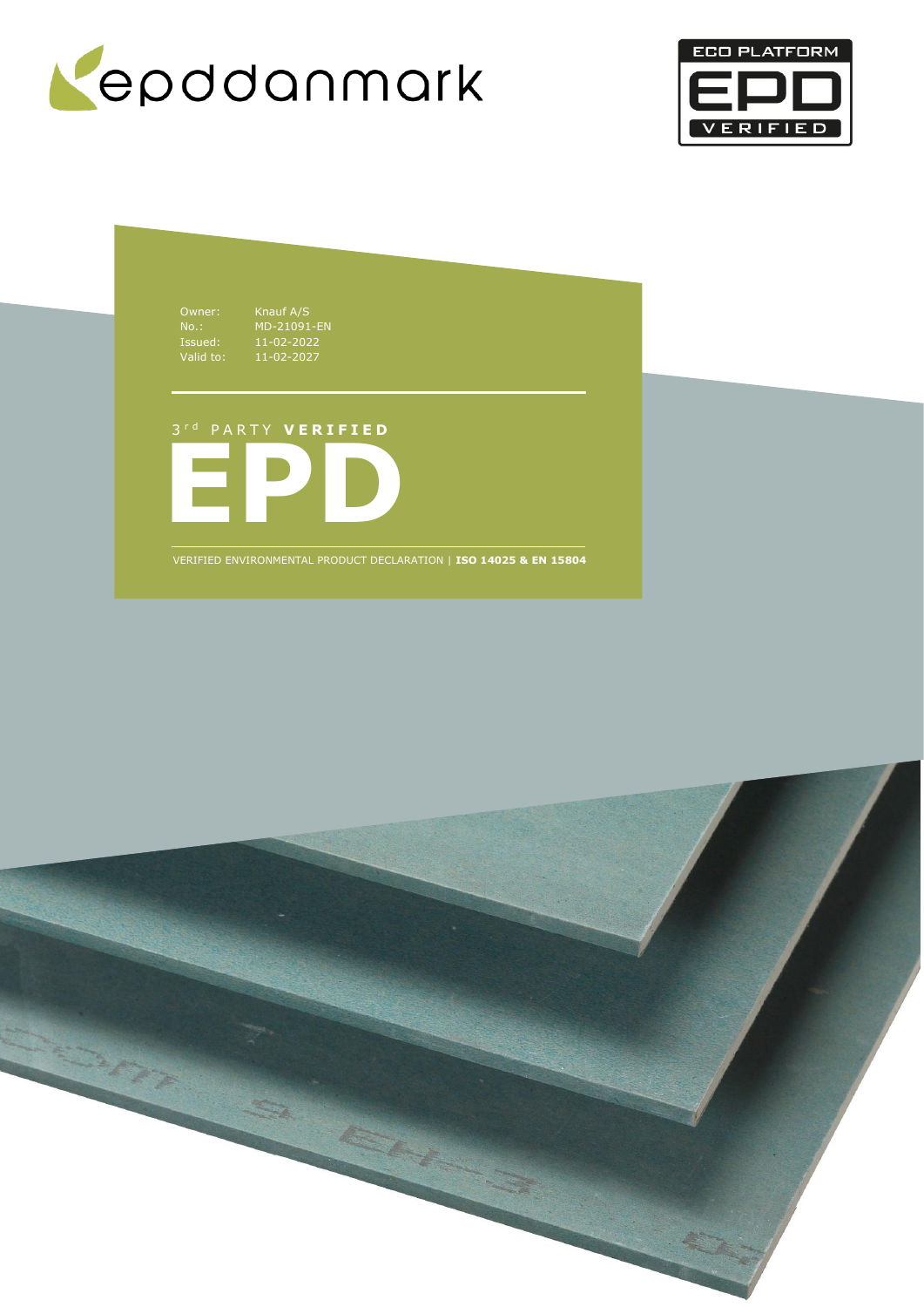



#### **Owner of declaration**

Knauf A/S Kløvermarksvej 6 DK-9500 Hobro CVR: 5405 0313

#### **Programme**

EPD Danmark [www.epddanmark.dk](http://www.epddanmark.dk/)

□ Industry EPD ☒ Product EPD

#### **Declared product(s)**

#### Clima Board

Number of declared datasets/product variations: 1

The Knauf Clima Board is a glass fiber reinforced gypsum plasterboard with impregnated core. The EPD is valid for all variations carrying the Knauf Clima Board name.

The calculations cover similar products (variation <5%) and are based on the product with the highest environmental impact within the product group (article number 211546).

#### **Production site**

Knauf's production site in Hobro; Kløvermarksvej 6, DK-9500 Hobro, Denmark

#### **Product(s) use**

The product is used in building constructions as sheeting board in external walls.

#### **Declared/ functional unit**

 $1 \text{ m}^2$ 

**Year of data** 2019



## Repodanmark

**Issued:** 11-02-2022 **Valid to:** 11-02-2027

**Basis of calculation**

This EPD is developed in accordance with the European standard EN 15804+A2.

#### **Comparability**

EPDs of construction products may not be comparable if they do not comply with the requirements in EN 15804. EPD data may not be comparable if the datasets used are not developed in accordance with EN 15804 and if the background systems are not based on the same database.

#### **Validity**

This EPD has been verified in accordance with ISO 14025 and is valid for 5 years from the date of issue.

#### **Use**

The intended use of an EPD is to communicate scientifically based environmental information for construction products, for the purpose of assessing the environmental performance of buildings.

#### **EPD type**

☐Cradle-to-gate with modules C1-C4 and D ☒Cradle-to-gate with options, modules C1-C4 and D ☐Cradle-to-grave and module D ☐Cradle-to-gate

□Cradle-to-gate with options

CEN standard EN 15804 serves as the core PCR Independent verification of the declaration and data, according to EN ISO 14025

□ internal **a** external

Third party verifier:

Viale - Bach

*Ninkie Bendtsen*

enser *Martha Katrine Sørensen*

*EPD Danmark*

|                                    | Life cycle stages and modules ( $MND =$ module not declared) |                |                |                         |            |             |                |             |               |                              |                             |                                 |                |                     |                |                                                         |
|------------------------------------|--------------------------------------------------------------|----------------|----------------|-------------------------|------------|-------------|----------------|-------------|---------------|------------------------------|-----------------------------|---------------------------------|----------------|---------------------|----------------|---------------------------------------------------------|
| Construction<br>Product<br>process |                                                              |                |                | Use                     |            |             |                |             | End of life   |                              |                             | Beyond the system<br>boundary   |                |                     |                |                                                         |
| Raw material<br><b>Alddns</b>      | ransport                                                     | Manufacturing  | Transport      | Installation<br>process | Use        | Maintenance | Repair         | Replacement | Refurbishment | Operational<br>use<br>energy | Operational<br>use<br>water | construction<br>demolition<br>த | Transport      | processing<br>Waste | Disposal       | recove<br>פּ<br>recyclin<br>potential<br>Re-use,<br>and |
| A1                                 | A <sub>2</sub>                                               | A <sub>3</sub> | A <sub>4</sub> | A <sub>5</sub>          | <b>B1</b>  | <b>B2</b>   | B <sub>3</sub> | <b>B4</b>   | <b>B5</b>     | <b>B6</b>                    | <b>B7</b>                   | C <sub>1</sub>                  | C <sub>2</sub> | C <sub>3</sub>      | C <sub>4</sub> | D                                                       |
| X                                  | X                                                            | X              | X              | <b>MND</b>              | <b>MND</b> | <b>MND</b>  | <b>MND</b>     | <b>MND</b>  | <b>MND</b>    | <b>MND</b>                   | <b>MND</b>                  | X                               | X              | X                   | X              | X                                                       |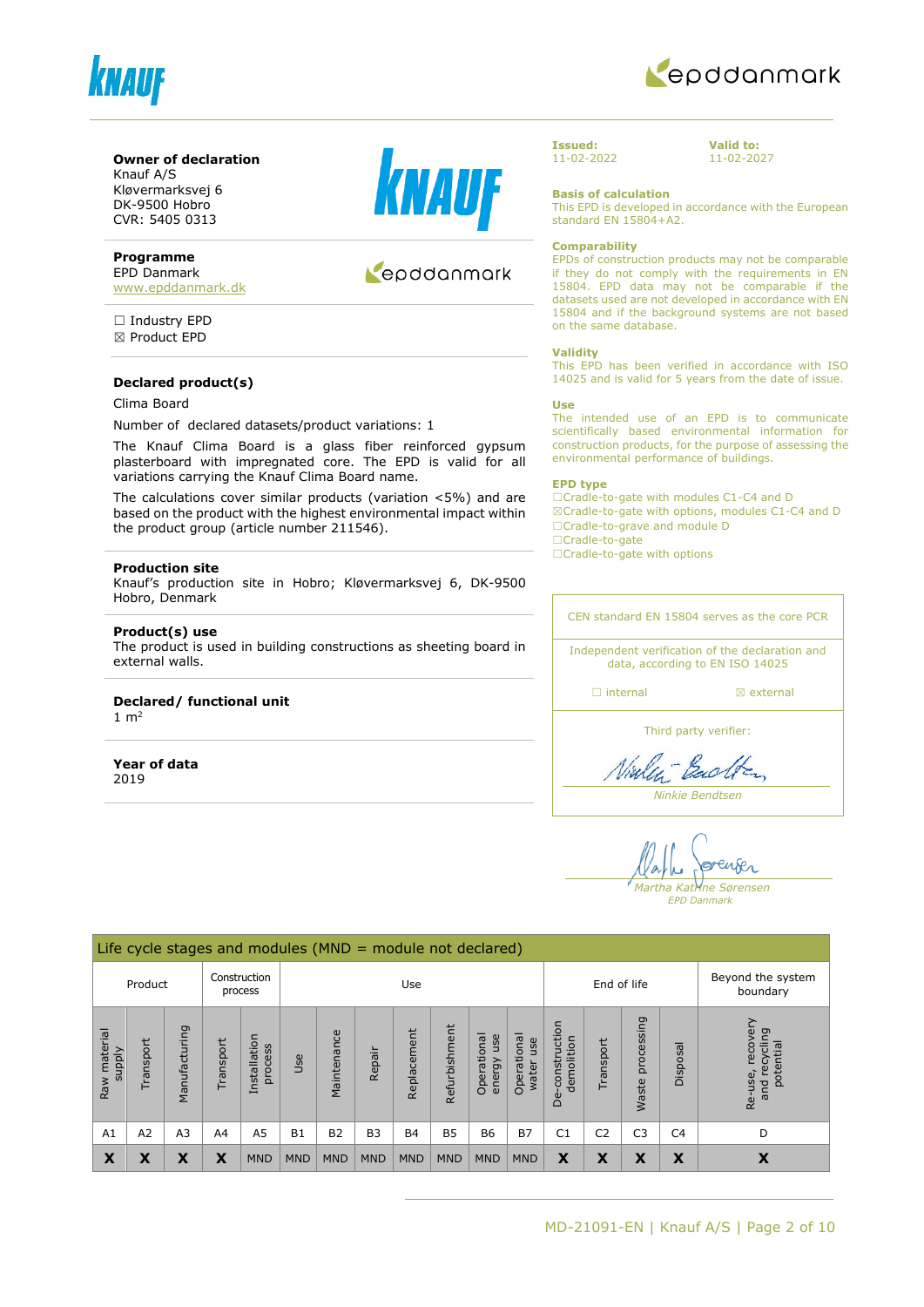



## Product information

#### **Product description**

The main product components and packaging are shown in the tables below.

| <b>Material</b>  | Weight-% of<br>declared product |
|------------------|---------------------------------|
| Paper            | 5%                              |
| Stucco           | 85%                             |
| Fibre glass      | $< 1\%$                         |
| <b>Additives</b> | $< 1\%$                         |
| Glue             | $< 1\%$                         |
| Water            | ዓ%                              |

| Packaging     | Weight-% |
|---------------|----------|
| Ceiling board | 99.1%    |
| PE film       | $0.9\%$  |

#### **Representativity**

This declaration, including data collection and the modeled foreground system including results, represents the production of gypsum board on the production site located in Hobro. Product specific data are based on average values collected in the period 2019. Background data are based on the GaBi 2021.2 database and are less than 10 years old except for two detergents <0.05% (w/w). Generally, the used background datasets are of high quality, and the majority of the datasets are only a couple of years old.

#### **Hazardous substances**

Knauf Clima Boards do not contain substances listed in the "Candidate List of Substances of Very High Concern for authorisation"

[\(http://echa.europa.eu/candidate-list-table\)](http://echa.europa.eu/candidate-list-table)

#### **Essential characteristics**

According to EN 520:2009 the Clima Board is classified as type EH2 (plasterboard with vapour permeability and reduced water absorption rate).

Further technical information can be obtained by contacting Knauf or on the website:

### [www.knauf.dk](http://www.knauf.dk/)

**Reference Service Life (RSL)**

The RSL is defined as 60 years according to NPCR 010 version 3.0.

**Picture of product(s)**

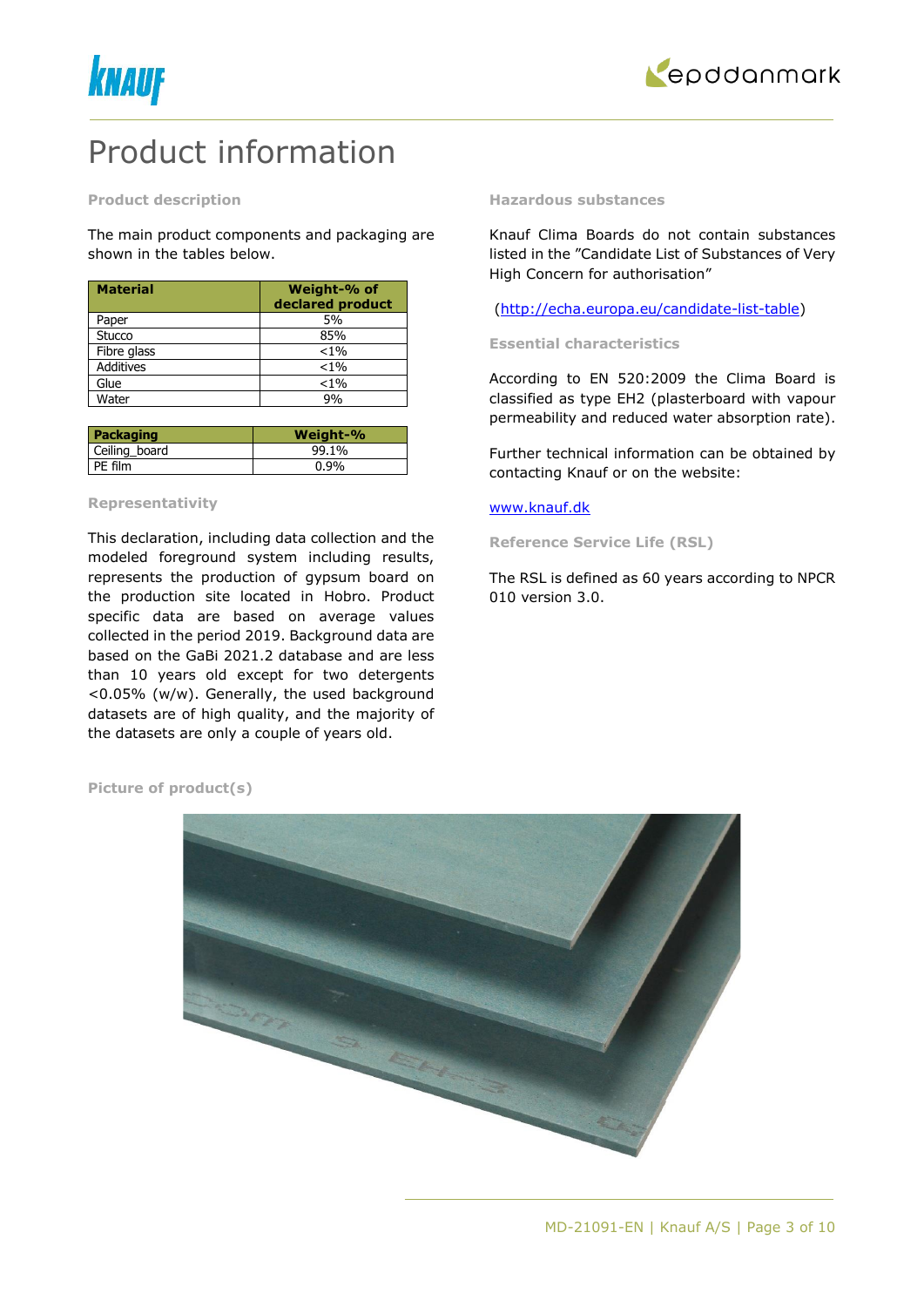



# LCA background

## **Declared unit**

The LCI and LCIA results in this EPD relates to 1 m2

| <b>Name</b>                | <b>Value</b> | <b>Unit</b>       |
|----------------------------|--------------|-------------------|
| Declared unit              |              | m4                |
| Area density               | 7.5          | ka/m <sup>2</sup> |
| Conversion factor to 1 kg. | 0.133        |                   |

**PCR**

This EPD is developed according to the core rules for the product category of construction products in EN 15804, and NPCR 010 version 3.0.

**Flowdiagram**

The diagram below shows the system boundaries of the EPD. A detailed illustration of A3 is shown later.

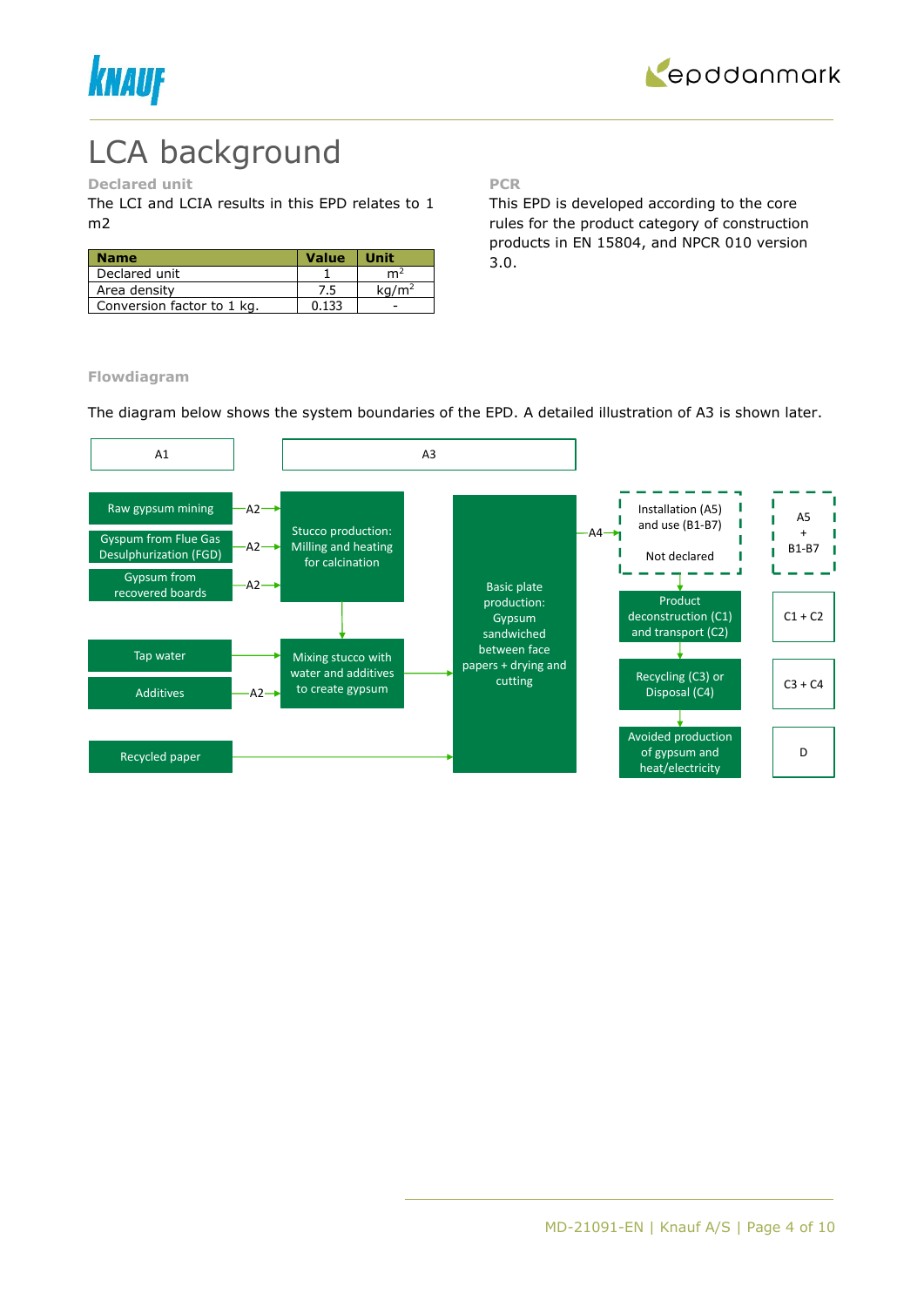



#### **System boundary**

This EPD is based on an LCA including cradle-togate with options, modules C1-C4, and module D. 100 % (w/w) of the product has been accounted for.

The general rules for the exclusion of inputs and outputs follows the requirements in EN 15804, 6.3.5, where the total of neglected input flows per module shall be a maximum of 5 % of energy usage and mass and 1 % of energy usage and mass for unit processes.

#### **Product stage (A1-A3) includes**:

The product stage comprises the acquisition of all raw materials, products and energy, transport to the production site, packaging and waste processing up to the "end-of-waste" state or final disposal. The LCA results are declared in aggregated form for the product stage, which means, that the sub-modules A1, A2 and A3 are declared as one module A1-A3.

A1 – Extraction and processing of raw materials The raw gypsum is mined in Spain. All other raw materials are produced mainly in Northern Europe.

#### A2 – Transport to the production site

The inbound transport includes all incoming material from suppliers. This includes the transport of Flue-Gas Desulfurization (FGD) from coal-based power plants, as well as transport of raw natural gypsum from Spain.

#### A3 – Manufacturing processes

The natural, recycled or FGD based gypsum is heated/calcinated to bring the gypsum to the

hemihydrate state known as stucco. The stucco is mixed with water and other additives and sandwiched between the front and back liner. After initial hardening, the plates are cut into shape and heated in the curing oven.

### **Construction process stage (A4-A5) includes:**

A weighted average for the transport distance of 237 km is included for the average Danish market situation.

The installation phase (A5) is not included.

#### **Use stage (B1-B7) includes:**

Not included

#### **End of Life (C1-C4) includes:**

The board is dismantled by hand (C1) and transported to municipal collection facilities, and from here to a recycling company (C2).

The gypsum part of the plate (gypsum and additives) is split from the paper liners using electricity based machinery (C3). The paper part is assumed incinerated with energy recovery (C4)

#### **Re-use, recovery and recycling potential (D) includes:**

The gypsum part of the product is recycled as gypsum and avoids mining and production of natural gypsum. This can be done at Knauf and recycled in new Knauf boards.

The recovered energy from incineration of paper avoids the production of primary heat or electricity at power plants.

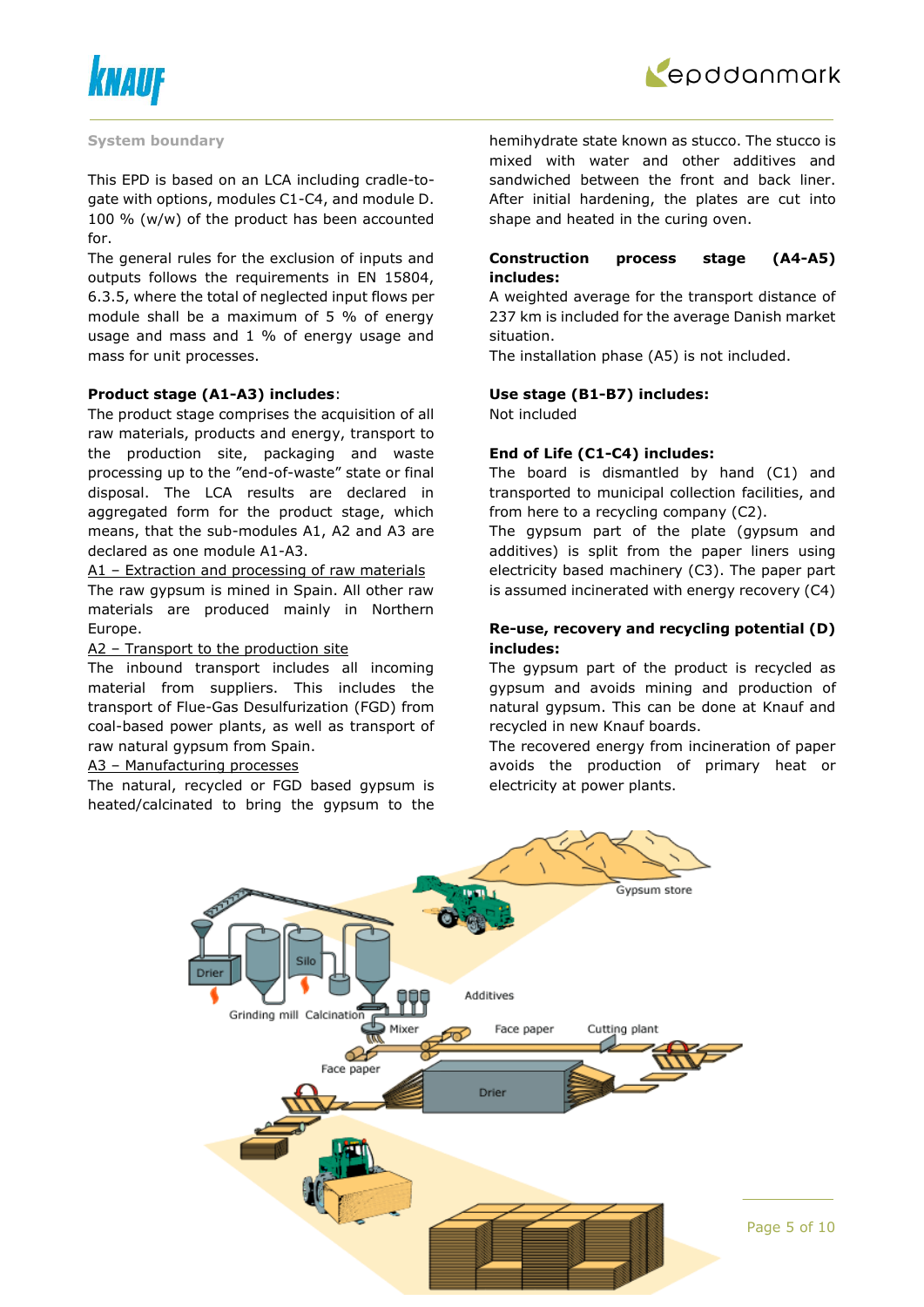



## LCA results

The LCIA results are calculate using GaBi 10.6 with database version 2021.2, and using the characterization model defined in GaBi as EN15804+A2 for classifying and characterizing input and output flows.

|                        | <b>ENVIRONMENTAL EFFECTS PER PRODUKT PER M<sup>2</sup></b>                                                     |              |                |              |                                                  |                                                                                                                                                                                                                                                                                                                                                                                                                                                                                                                                                                                                                            |                |               |  |  |
|------------------------|----------------------------------------------------------------------------------------------------------------|--------------|----------------|--------------|--------------------------------------------------|----------------------------------------------------------------------------------------------------------------------------------------------------------------------------------------------------------------------------------------------------------------------------------------------------------------------------------------------------------------------------------------------------------------------------------------------------------------------------------------------------------------------------------------------------------------------------------------------------------------------------|----------------|---------------|--|--|
| <b>Parameter</b>       | <b>Enhed</b>                                                                                                   | $A1 - A3$    | A <sup>4</sup> | C1           | C <sub>2</sub>                                   | C <sub>3</sub>                                                                                                                                                                                                                                                                                                                                                                                                                                                                                                                                                                                                             | C <sub>4</sub> | D             |  |  |
| GWP-total              | [kg CO2 eg.]                                                                                                   | $1.67E + 00$ | 1.41E-01       | $0.00E + 00$ | 1.15E-01                                         | 3.35E-02                                                                                                                                                                                                                                                                                                                                                                                                                                                                                                                                                                                                                   | 5.10E-01       | $-1.85E-01$   |  |  |
| GWP-fossil             | [kg CO2 eg.]                                                                                                   | $2.28E + 00$ | 1.38E-01       | $0.00E + 00$ | 1.13E-01                                         | 3.31E-02                                                                                                                                                                                                                                                                                                                                                                                                                                                                                                                                                                                                                   | 1.27E-02       | $-1.84E - 01$ |  |  |
| GWP-bio                | [kg CO2 eg.]                                                                                                   | $-6.11E-01$  | 1.49E-03       | $0.00E + 00$ | 1.22E-03                                         | 2.82E-04                                                                                                                                                                                                                                                                                                                                                                                                                                                                                                                                                                                                                   | 4.98E-01       | -9.20E-04     |  |  |
| GWP-luluc              | [kg CO2 eg.]                                                                                                   | 2.01E-03     | 1.15E-03       | $0.00E + 00$ | 9.38E-04                                         | 4.69E-05                                                                                                                                                                                                                                                                                                                                                                                                                                                                                                                                                                                                                   | 8.73E-06       | $-1.45E-04$   |  |  |
| <b>ODP</b>             | [kg CFC 11 eg.]                                                                                                | 3.49E-05     | 2.77E-17       | $0.00E + 00$ | 2.26E-17                                         | 7.93E-16                                                                                                                                                                                                                                                                                                                                                                                                                                                                                                                                                                                                                   | 9.83E-17       | $-2.12E-15$   |  |  |
| AP                     | mol H <sup>+</sup> eq.]                                                                                        | 6.61E-03     | 1.52E-04       | $0.00E + 00$ | 1.24E-04                                         | 6.89E-05                                                                                                                                                                                                                                                                                                                                                                                                                                                                                                                                                                                                                   | 1.42E-04       | $-2.69E-04$   |  |  |
| EP-fw                  | [kg P eq.]                                                                                                     | 1.61E-04     | 4.17E-07       | $0.00E + 00$ | 3.41E-07                                         | 8.89E-08                                                                                                                                                                                                                                                                                                                                                                                                                                                                                                                                                                                                                   | 1.78E-08       | $-2.48E - 07$ |  |  |
| EP-mar                 | [kg N eg.]                                                                                                     | 2.18E-03     | 4.91E-05       | $0.00E + 00$ | 4.02E-05                                         | 1.64E-05                                                                                                                                                                                                                                                                                                                                                                                                                                                                                                                                                                                                                   | 5.15E-05       | $-8.28E - 05$ |  |  |
| EP-ter                 | mol N ea.1                                                                                                     | 2.32E-02     | 5.82E-04       | $0.00E + 00$ | 4.76E-04                                         | 1.72E-04                                                                                                                                                                                                                                                                                                                                                                                                                                                                                                                                                                                                                   | 6.43E-04       | $-8.98E - 04$ |  |  |
| <b>POCP</b>            | [kg NMVOC eg.]                                                                                                 | 6.26E-03     | 1.32E-04       | $0.00E + 00$ | 1.08E-04                                         | 4.44E-05                                                                                                                                                                                                                                                                                                                                                                                                                                                                                                                                                                                                                   | 1.37E-04       | $-2.32E-04$   |  |  |
| $ADP$ -mm <sup>1</sup> | [kg Sb eg.]                                                                                                    | 5.86E-06     | 1.24E-08       | $0.00E + 00$ | 1.02E-08                                         | 9.75E-09                                                                                                                                                                                                                                                                                                                                                                                                                                                                                                                                                                                                                   | 1.50E-09       | $-3.09E-08$   |  |  |
| $ADP$ -fos $1$         | [MJ]                                                                                                           | $3.48E + 01$ | $1.87E + 00$   | $0.00E + 00$ | 1.53E+00                                         | 5.89E-01                                                                                                                                                                                                                                                                                                                                                                                                                                                                                                                                                                                                                   | 1.63E-01       | $-3.18E + 00$ |  |  |
| WDP <sup>1</sup>       | [m <sup>3</sup> ]                                                                                              | 4.49E-01     | 1.30E-03       | $0.00E + 00$ | 1.06E-03                                         | 5.32E-03                                                                                                                                                                                                                                                                                                                                                                                                                                                                                                                                                                                                                   | 6.31E-02       | $-1.38E-02$   |  |  |
|                        |                                                                                                                |              |                |              |                                                  |                                                                                                                                                                                                                                                                                                                                                                                                                                                                                                                                                                                                                            |                |               |  |  |
|                        | Warming Potential - biogenic; GWP-luluc = Global Warming Potential - land use and land use change; ODP = Ozone |              |                |              |                                                  |                                                                                                                                                                                                                                                                                                                                                                                                                                                                                                                                                                                                                            |                |               |  |  |
| Caption                |                                                                                                                |              |                |              |                                                  |                                                                                                                                                                                                                                                                                                                                                                                                                                                                                                                                                                                                                            |                |               |  |  |
|                        |                                                                                                                |              |                |              |                                                  |                                                                                                                                                                                                                                                                                                                                                                                                                                                                                                                                                                                                                            |                |               |  |  |
|                        |                                                                                                                |              |                |              |                                                  |                                                                                                                                                                                                                                                                                                                                                                                                                                                                                                                                                                                                                            |                |               |  |  |
|                        |                                                                                                                |              |                |              |                                                  |                                                                                                                                                                                                                                                                                                                                                                                                                                                                                                                                                                                                                            |                |               |  |  |
| Disclaimer             |                                                                                                                |              |                |              | there is limited experienced with the indicator. | GWP-total = Globale Warming Potential - total; GWP-fossil = Global Warming Potential - fossil fuels; GWP-bio = Global<br>Depletion; $AP =$ Acidifcation; EP-freshwater = Eutrophication – aquatic freshwater; EP-marine = Eutrophication – aquatic<br>marine; EP-terrestrial = Eutrophication – terrestrial; POCP = Photochemical zone formation; ADPm = Abiotic Depletion<br>Potential – minerals and metals; ADPf = Abiotic Depletion Potential – fossil fuels; WDP = water use<br><sup>1</sup> The results of this environmental indicator shall be used with care as the uncertainties on these results are high or as |                |               |  |  |

|                    |                                                                                                                                                                                                                                                                                                                                                                                                  |              |                |              | IVIRONMENTAL EFFECTS PER PRODUKT PER M $^{\rm 2}$ |                |                |               |
|--------------------|--------------------------------------------------------------------------------------------------------------------------------------------------------------------------------------------------------------------------------------------------------------------------------------------------------------------------------------------------------------------------------------------------|--------------|----------------|--------------|---------------------------------------------------|----------------|----------------|---------------|
| <b>Parameter</b>   | <b>Enhed</b>                                                                                                                                                                                                                                                                                                                                                                                     | $A1 - A3$    | A <sub>4</sub> | C1           | C <sub>2</sub>                                    | C <sub>3</sub> | C <sub>4</sub> | D             |
| <b>PM</b>          | [Disease incidence]                                                                                                                                                                                                                                                                                                                                                                              | 1.03E-07     | 1.03E-09       | $0.00E + 00$ | 8.42E-10                                          | $5.81E-10$     | 7.82E-10       | $-3.16E-08$   |
| IRP <sub>2</sub>   | [kBq U235 eq.]                                                                                                                                                                                                                                                                                                                                                                                   | 7.29E-02     | 4.97E-04       | $0.00E + 00$ | 4.07E-04                                          | 1.44E-02       | 1.28E-03       | $-3.73E-02$   |
| ETP-fw1            | [CTUe]                                                                                                                                                                                                                                                                                                                                                                                           | $1.05E + 02$ | $1.39E + 00$   | $0.00E + 00$ | $1.13E + 00$                                      | 2.48E-01       | 7.62E-02       | $-6.90E - 01$ |
| HTP-c1             | ัCTUhl                                                                                                                                                                                                                                                                                                                                                                                           | 9.25E-10     | 2.80E-11       | $0.00E + 00$ | 2.29E-11                                          | 7.02E-12       | 4.11E-12       | $-3.06E-11$   |
| HTP-nc1            | ัCTUhl                                                                                                                                                                                                                                                                                                                                                                                           | 1.82E-08     | 1.46E-09       | $0.00E + 00$ | 1.19E-09                                          | 2.65E-10       | 1.82E-10       | $-1.23E-09$   |
| SOP <sub>1</sub>   |                                                                                                                                                                                                                                                                                                                                                                                                  | $1.11F + 01$ | $6.42E - 01$   | $0.00E + 00$ | 5.25E-01                                          | 1.86E-01       | 4.24E-02       | $-5.26E - 01$ |
| Caption            | $PM =$ Particulate Matter emissions; IRP = Ionizing radiation – human health; ETP-fw = Eco toxicity – freshwater; HTP-c =<br>Human toxicity – cancer effects; HTP-nc = Human toxicity – non cancer effects; SQP = Soil Quality (dimensionless)                                                                                                                                                   |              |                |              |                                                   |                |                |               |
| <b>Disclaimers</b> | <sup>1</sup> The results of this environmental indicator shall be used with care as the uncertainties on these results are high or as                                                                                                                                                                                                                                                            |              |                |              | there is limited experienced with the indicator.  |                |                |               |
|                    | <sup>2</sup> This impact category deals mainly with the eventual impact of low dose ionizing radiation on human health of the nuclear<br>fuel cycle. It does not consider effects due to possible nuclear accidents, occupational exposure nor due to radioactive<br>waste disposal in underground facilities. Potential ionizing radiation from the soil, from radon and from some construction |              |                |              | materials is also not measured by this indicator. |                |                |               |

| <b>RESSOURCE CON</b> |                                                                                                                      |                                                                                                               |                |                |                |                |                |               |  |  |
|----------------------|----------------------------------------------------------------------------------------------------------------------|---------------------------------------------------------------------------------------------------------------|----------------|----------------|----------------|----------------|----------------|---------------|--|--|
| <b>Parameter</b>     | <b>Enhed</b>                                                                                                         | $A1 - A3$                                                                                                     | A <sub>4</sub> | C <sub>1</sub> | C <sub>2</sub> | C <sub>3</sub> | C <sub>4</sub> | D             |  |  |
| <b>PERE</b>          | TMJ1                                                                                                                 | $5.19E+00$                                                                                                    | 1.08E-01       | $0.00E + 00$   | 8.79E-02       | 2.72E-01       | 3.08E-02       | $-7.22E - 01$ |  |  |
| <b>PERM</b>          | [MJ]                                                                                                                 | $7.17E + 00$                                                                                                  | $0.00E + 00$   | $0.00E + 00$   | $0.00E + 00$   | $0.00E + 00$   | $0.00E + 00$   | $0.00E + 00$  |  |  |
| <b>PERT</b>          | [MJ]                                                                                                                 | $1.24E + 01$                                                                                                  | 1.08E-01       | $0.00E + 00$   | 8.79E-02       | 2.72E-01       | 3.08E-02       | $-7.22E-01$   |  |  |
| <b>PENRE</b>         | [MJ]                                                                                                                 | $3.45E + 01$                                                                                                  | $1.88E + 00$   | $0.00E + 00$   | $1.53E + 00$   | 5.89E-01       | 1.63E-01       | $-3.18E + 00$ |  |  |
| <b>PENRM</b>         | [MJ]                                                                                                                 | 3.35E-01                                                                                                      | $0.00E + 00$   | $0.00E + 00$   | $0.00E + 00$   | $0.00E + 00$   | $0.00E + 00$   | $0.00E + 00$  |  |  |
| <b>PENRT</b>         | [MJ]                                                                                                                 | 3.48E+01                                                                                                      | 1.88E+00       | $0.00E + 00$   | $1.53E + 00$   | 5.89E-01       | 1.63E-01       | $-3.18E + 00$ |  |  |
| SM                   | [kg]                                                                                                                 | $4.64E + 00$                                                                                                  | $0.00E + 00$   | $0.00E + 00$   | $0.00E + 00$   | $0.00E + 00$   | $0.00E + 00$   | $0.00E + 00$  |  |  |
| <b>RSF</b>           | [MJ]                                                                                                                 | $0.00E + 00$                                                                                                  | $0.00E + 00$   | $0.00E + 00$   | $0.00E + 00$   | $0.00E + 00$   | $0.00E + 00$   | $0.00E + 00$  |  |  |
| <b>NRSF</b>          | [MJ]                                                                                                                 | $0.00E + 00$                                                                                                  | $0.00E + 00$   | $0.00E + 00$   | $0.00E + 00$   | $0.00E + 00$   | $0.00E + 00$   | $0.00E + 00$  |  |  |
| <b>FW</b>            | rm31                                                                                                                 | 1.52E-02                                                                                                      | 1.23E-04       | $0.00E + 00$   | 1.01E-04       | 2.64E-04       | 1.49E-03       | $-6.98E - 04$ |  |  |
|                      | PERE = Use of renewable primary energy excluding renewable primary energy resources used as raw materials; PERM =    |                                                                                                               |                |                |                |                |                |               |  |  |
|                      |                                                                                                                      | Use of renewable primary energy resources used as raw materials; PERT = Total use of renewable primary energy |                |                |                |                |                |               |  |  |
|                      | resources; PENRE = Use of non renewable primary energy excluding non renewable primary energy resources used as raw  |                                                                                                               |                |                |                |                |                |               |  |  |
| Caption              | materials; PENRM = Use of non renewable primary energy resources used as raw materials; PENRT = Total use of non     |                                                                                                               |                |                |                |                |                |               |  |  |
|                      | renewable primary energy resources; SM = Use of secondary material; $RSF = Use$ of renewable secondary fuels; NRSF = |                                                                                                               |                |                |                |                |                |               |  |  |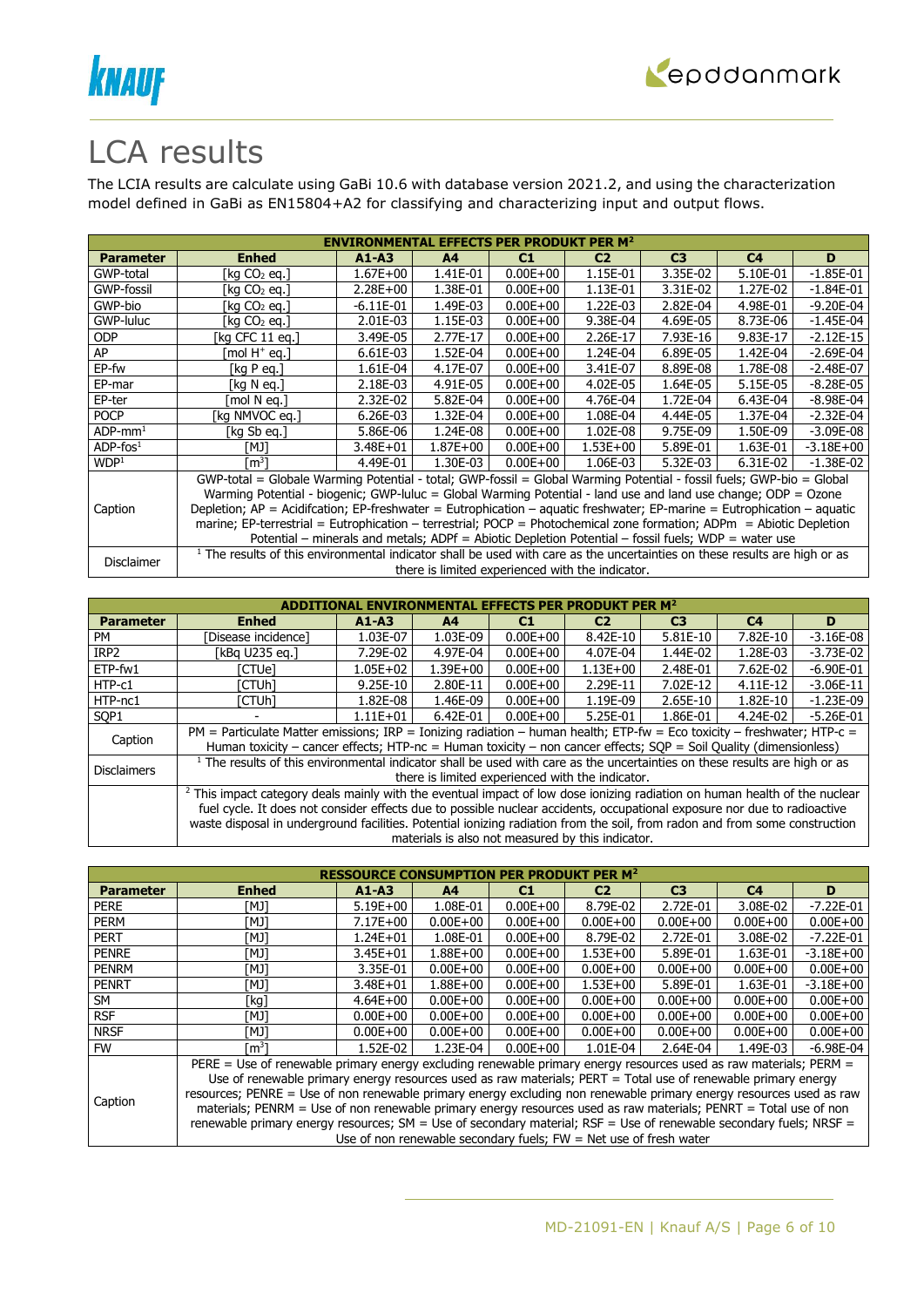



|                  | <b>PER M<sup>2</sup></b><br><b>WASTE CATEGORIES</b><br>WS PER PRODUKT                                                |                                                                                                              |                                         |              |              |              |              |              |  |  |  |
|------------------|----------------------------------------------------------------------------------------------------------------------|--------------------------------------------------------------------------------------------------------------|-----------------------------------------|--------------|--------------|--------------|--------------|--------------|--|--|--|
|                  | <b>Enhed</b><br>C <sub>3</sub><br>C <sub>4</sub><br>$A1 - A3$<br>C <sub>2</sub><br>C1<br>A <sub>4</sub>              |                                                                                                              |                                         |              |              |              |              |              |  |  |  |
| <b>Parameter</b> |                                                                                                                      |                                                                                                              |                                         |              |              |              |              | D            |  |  |  |
| <b>HWD</b>       | [kg]                                                                                                                 | 2.71E-06                                                                                                     | 9.88E-11                                | $0.00E + 00$ | 8.08E-11     | 1.56E-10     | 3.01E-11     | $-7.11E-10$  |  |  |  |
| <b>NHWD</b>      | [kg]                                                                                                                 | 2.29E-02                                                                                                     | 2.94E-04                                | $0.00E + 00$ | 2.41E-04     | 4.18E-04     | 1.60E-02     | $-1.49E-03$  |  |  |  |
| <b>RWD</b>       | [kg]                                                                                                                 | 3.02E-04                                                                                                     | 3.40E-06                                | $0.00E + 00$ | 2.78E-06     | 8.78E-05     | 8.25E-06     | $-2.29E-04$  |  |  |  |
| <b>CRU</b>       | [kg]                                                                                                                 | $0.00E + 00$                                                                                                 | $0.00E + 00$                            | $0.00E + 00$ | $0.00E + 00$ | $0.00E + 00$ | $0.00E + 00$ | $0.00E + 00$ |  |  |  |
| <b>MFR</b>       | [kg]                                                                                                                 | 5.94E-03                                                                                                     | $0.00E + 00$                            | $0.00E + 00$ | $0.00E + 00$ | $7.14E + 00$ | $0.00E + 00$ | $0.00E + 00$ |  |  |  |
| <b>MER</b>       | [kg]                                                                                                                 | $0.00E + 00$                                                                                                 | $0.00E + 00$                            | $0.00E + 00$ | $0.00E + 00$ | 3.60E-01     | $0.00E + 00$ | $0.00E + 00$ |  |  |  |
| EEE.             | [MJ]                                                                                                                 | $0.00E + 00$                                                                                                 | $0.00E + 00$                            | $0.00E + 00$ | $0.00E + 00$ | $0.00E + 00$ | $0.00E + 00$ | 7.72E-01     |  |  |  |
| <b>EET</b>       | TMJ1                                                                                                                 | $0.00E + 00$                                                                                                 | $0.00E + 00$                            | $0.00E + 00$ | $0.00E + 00$ | $0.00E + 00$ | $0.00E + 00$ | $1.40E + 00$ |  |  |  |
|                  |                                                                                                                      | HWD = Hazardous waste disposed; NHWD = Non hazardous waste disposed; RWD = Radioactive waste disposed; CRU = |                                         |              |              |              |              |              |  |  |  |
| Caption          | Components for re-use; MFR = Materials for recycling; MER = Materials for energy recovery; EEE = Exported electrical |                                                                                                              |                                         |              |              |              |              |              |  |  |  |
|                  |                                                                                                                      |                                                                                                              | energy; $EET = Exported thermal energy$ |              |              |              |              |              |  |  |  |

| <b>BIOGENIC CARBON CONTENT PER PER PRODUKT PER M2</b> |             |                     |  |  |  |  |  |  |
|-------------------------------------------------------|-------------|---------------------|--|--|--|--|--|--|
| <b>Parameter</b>                                      | <b>Unit</b> | At the factory gate |  |  |  |  |  |  |
| Biogenic carbon content in product                    | ka C        | 1.64E-01            |  |  |  |  |  |  |
| Biogenic carbon content in accompanying packaging     | ka          | 5.00E-02            |  |  |  |  |  |  |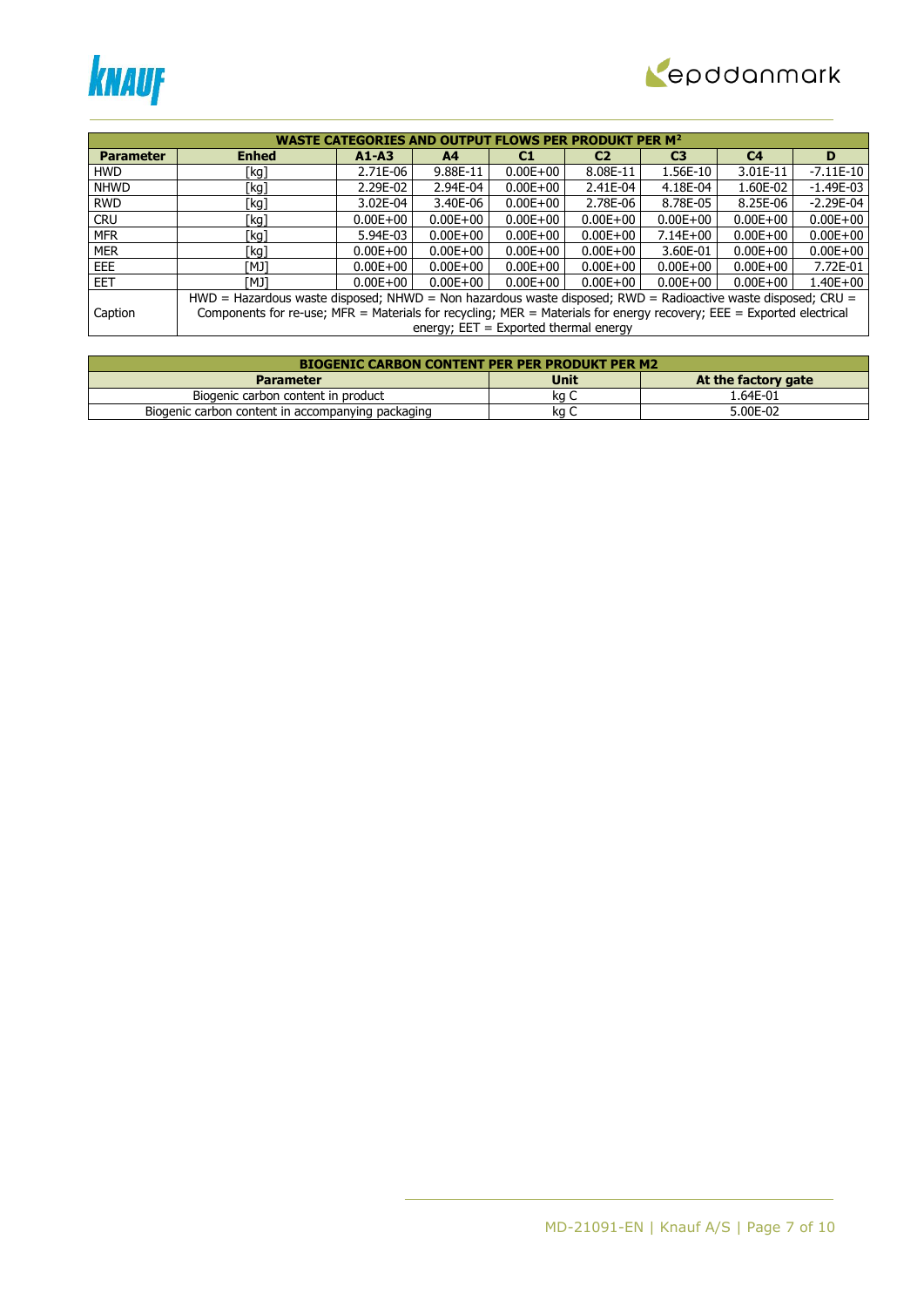



## Additional information

**Technical information on scenarios**

#### **Transport to the building site (A4)**

| Scenario information                        | Value                                                             | Unit              |
|---------------------------------------------|-------------------------------------------------------------------|-------------------|
| Fuel type                                   | <b>Diesel</b>                                                     |                   |
| Vehicle type                                | Truck, Euro 6, 28 - 32t<br>gross weight / 22t<br>payload capacity |                   |
| Transport distance                          | 237                                                               | km                |
| Capacity utilisation (including empty runs) | 61                                                                | $\%$              |
| Gross density of products transported       | 600                                                               | kg/m <sup>3</sup> |
| Capacity utilisation volume factor          |                                                                   |                   |

#### **Reference service life**

| <b>RSL</b> information        | Unit                                                                                                     |
|-------------------------------|----------------------------------------------------------------------------------------------------------|
| Reference service Life        | 60 years                                                                                                 |
| Declared product properties   |                                                                                                          |
| Design application parameters |                                                                                                          |
| Assumed quality of work       | Information on the technical characteristics, design                                                     |
| Outdoor environment           | and construction quidelines, as well as conditions<br>during use can be found on the website of Knauf at |
| Indoor environment            | www.knauf.dk                                                                                             |
| Usage conditions              |                                                                                                          |
| Maintenance                   |                                                                                                          |

#### **End of life (C1-C4)**

| Scenario information                 | Value                                                             | <b>Unit</b> |  |
|--------------------------------------|-------------------------------------------------------------------|-------------|--|
| Collected separately                 | 7.5                                                               | kg          |  |
| Collected with mixed waste           |                                                                   | kg          |  |
| For reuse                            |                                                                   | kg          |  |
| For recycling                        | 7.1                                                               | kg          |  |
| For energy recovery                  | 0.4                                                               | kq          |  |
| For final disposal                   |                                                                   | kg          |  |
| Assumptions for scenario development | The gypsum part is assumed recycled and paper part<br>incinerated |             |  |

#### **Re-use, recovery and recycling potential (D)**

| Scenario information/Materiel | Value          | Unit |
|-------------------------------|----------------|------|
| Gypsum                        | $\overline{1}$ | kq   |
| Electric energy               | 0.7            | MJ   |
| Thermal energy                | 1,4            | MJ   |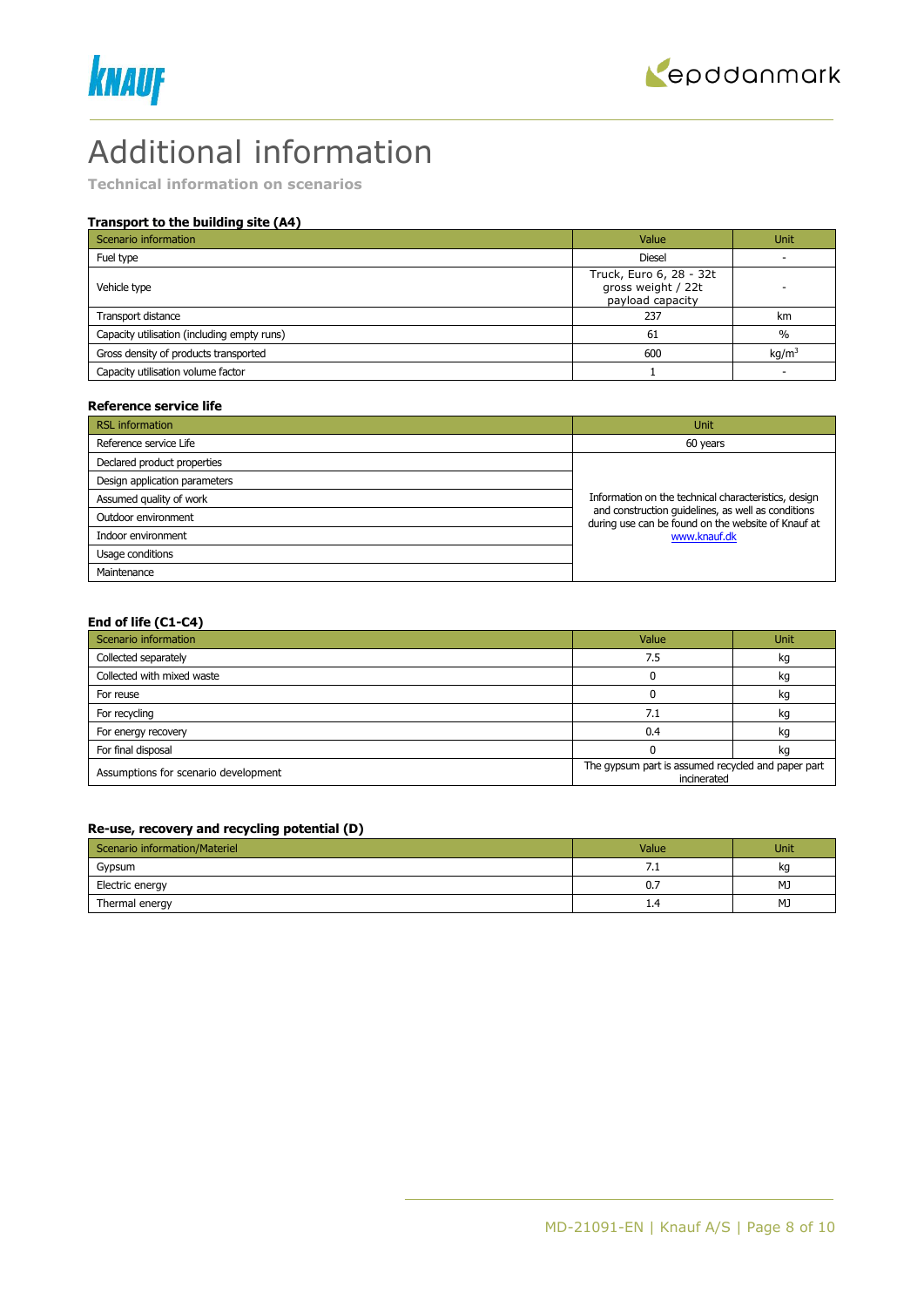



#### **Indoor air**

*The EPD does not give information on release of dangerous substances to indoor air because the horizontal standards on measurement of release of regulated dangerous substances from construction products using harmonised test methods according to the provisions of the respective technical committees for European product standards are not available.*

Clima Board is covered by the Danish Indoor Climate Labelling, Certificate no. 009.

#### **Soil and water**

*The EPD does not give information on release of dangerous substances to soil and water because the horizontal standards on measurement of release of regulated dangerous substances from construction products using harmonised test methods according to the provisions of the respective technical committees for European product standards are not available.*